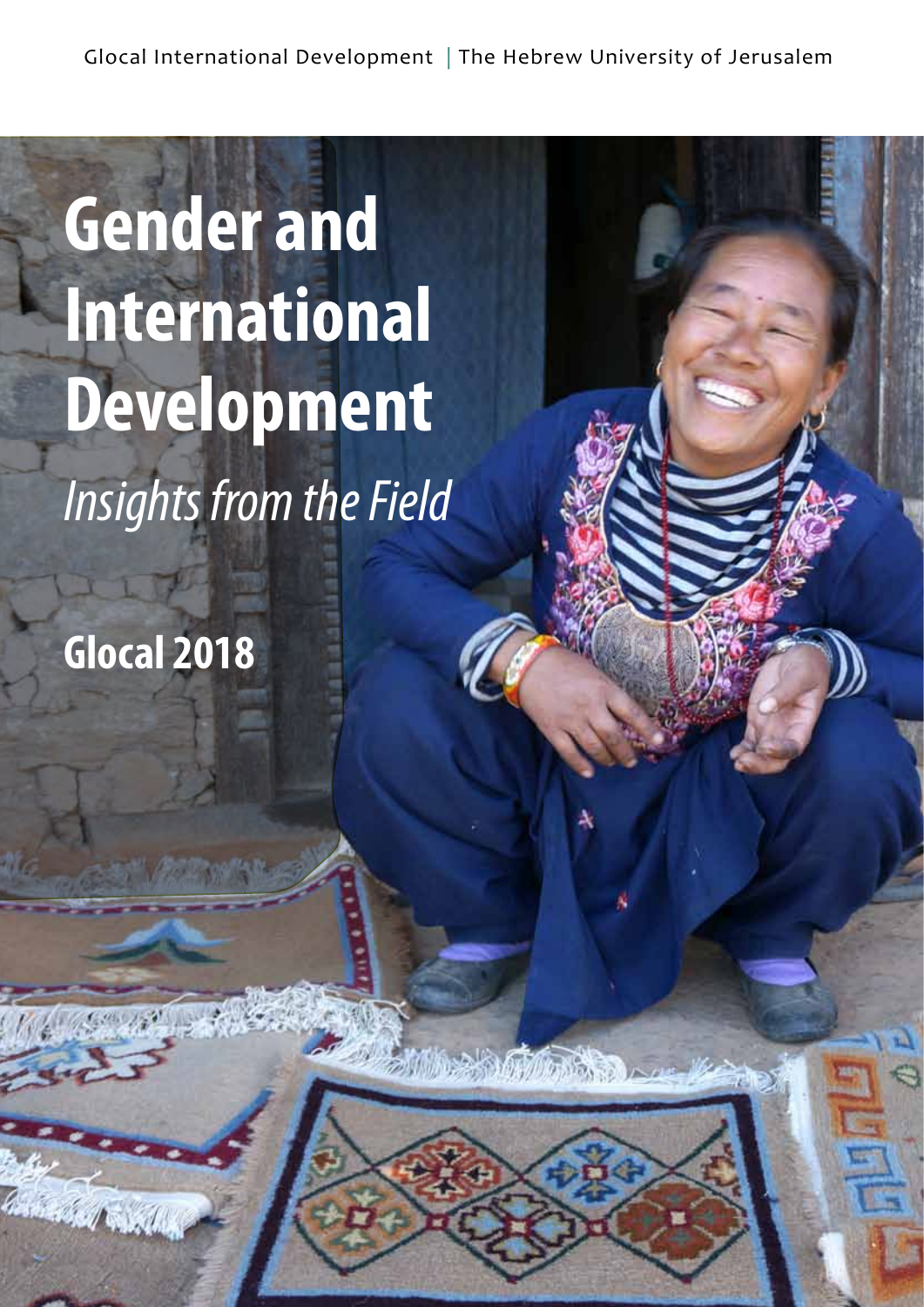### *From the Field*

## **Innovative Education for Girls and Women in Rural India**

#### Thaiza Diaz and Jacob Sztokman

**In this article, the authors detail the various challenges that exist in educating girls in rural India. They then offer three approaches to overcoming these obstacles and promoting education for girls in underserved rural villages.** 

Jyoti is a vivacious, energetic eight-year-old girl from the remote village of Bendgaon in the rural Palghar district in India's State of Maharashtra. Jyoti has never opened a book, and her family did not send her to school for a variety of cultural and socio-economic reasons, unlike her brother who was sent to school, as boys' education is valued. The local school is five kilometers away, too far for a girl to walk by herself. Jyoti's parents would prefer her at home, learning to cook and maintain a household. Not that an education would help Jyoti much; teaching methods in the nearest school are rigid and archaic, the teachers undertrained and unreliable. Besides, by the time she reaches adolescence, she would have likely dropped out of education anyway, either to prepare for marriage or simply because she would have begun menstruating.

Jyoti is not alone. According to the 2011 Census of India, only one out of every 100 girls in rural India reaches twelfth grade. The organization Educate Girls found that 2.5 million Indian girls have never been to school – in part because only 55 percent of schools have toilets for girls.<sup>1</sup> The Nielsen Corporation reports that 25 percent of girls quit school when they begin menstruating because they have no sanitary facilities.

The education of girls in India is vital, not only for the girls in question but also for entire communities and societies. A great deal of research has demonstrated that when girls in developing communities are educated, the benefits create ripple effects for entire villages and regions. However, achieving this means overcoming centuries-old social and cultural attitudes and practices.

#### **Origins of Educational Inequality**

The Indian educational system has long been influenced by religious and political powers that have an interest in retaining social hierarchies and inequalities. In the Hindu caste system, elite priestly castes learned scripture while warrior castes learned methods of war. Traditional schools called gurukuls catered to higher castes, while lower castes were denied any formal education. Although literacy rates steadily increased under British colonial rule, the Western educational system implemented in villages was rigid and geared toward educating the masses in ways that could best serve the colonial powers. Simultaneously, the educational system was geared towards boys, favoring males from select social classes, and ensuring that the most rigid hierarchy – the gender hierarchy – stayed in place.

The current Indian educational system mirrors the antiquated British colonial educational framework in its structure, function, and attitudes toward gender – especially in vulnerable rural communities. While more affluent urban schools have adopted progressive approaches to education, these changes have yet to reach more remote rural areas. The 2009 Right to Education Act (RTE) guarantees the fundamental right of education for all and is a major step forward. Tellingly, however, this law includes a threat of imprisonment for schoolteachers and headmasters who do not allow girls or members of low castes to enter – offering a glimpse into the power of existing social attitudes. Although the RTE law has resulted in massive increases in the number of students enrolled, it has failed to raise the quality of education to meet the needs of girls and lower caste members.

The result has been that children from vulnerable communities, especially girls, have slipped through the educational cracks, with family commitments or economic pressures taking precedence over their education.<sup>2</sup> Girls in this culture are often valued more for their servitude towards family than for their minds.

<sup>1</sup> Jacqueline Bhabha and Anisha Gopi, Triggering Success: Innovative Interventions to Promote Educational Access in India, (Cambridge, MA: Harvard University Southeast Asia Institute, 2016), 10, http:// www.educategirls.ngo/pdf/Triggering%20Success%20Innovative%20 Interventions%20to%20Promote%20Educational%20Access.pdf

<sup>2</sup> Sabrina Fernandes, "Girls Versus Boys: Parents' Attitudes Toward Children's Educational Attainment in South Asia," (Population Association of America Annual Meeting, Los Angeles, 2006), http:// paa2006.princeton.edu/papers/60544.